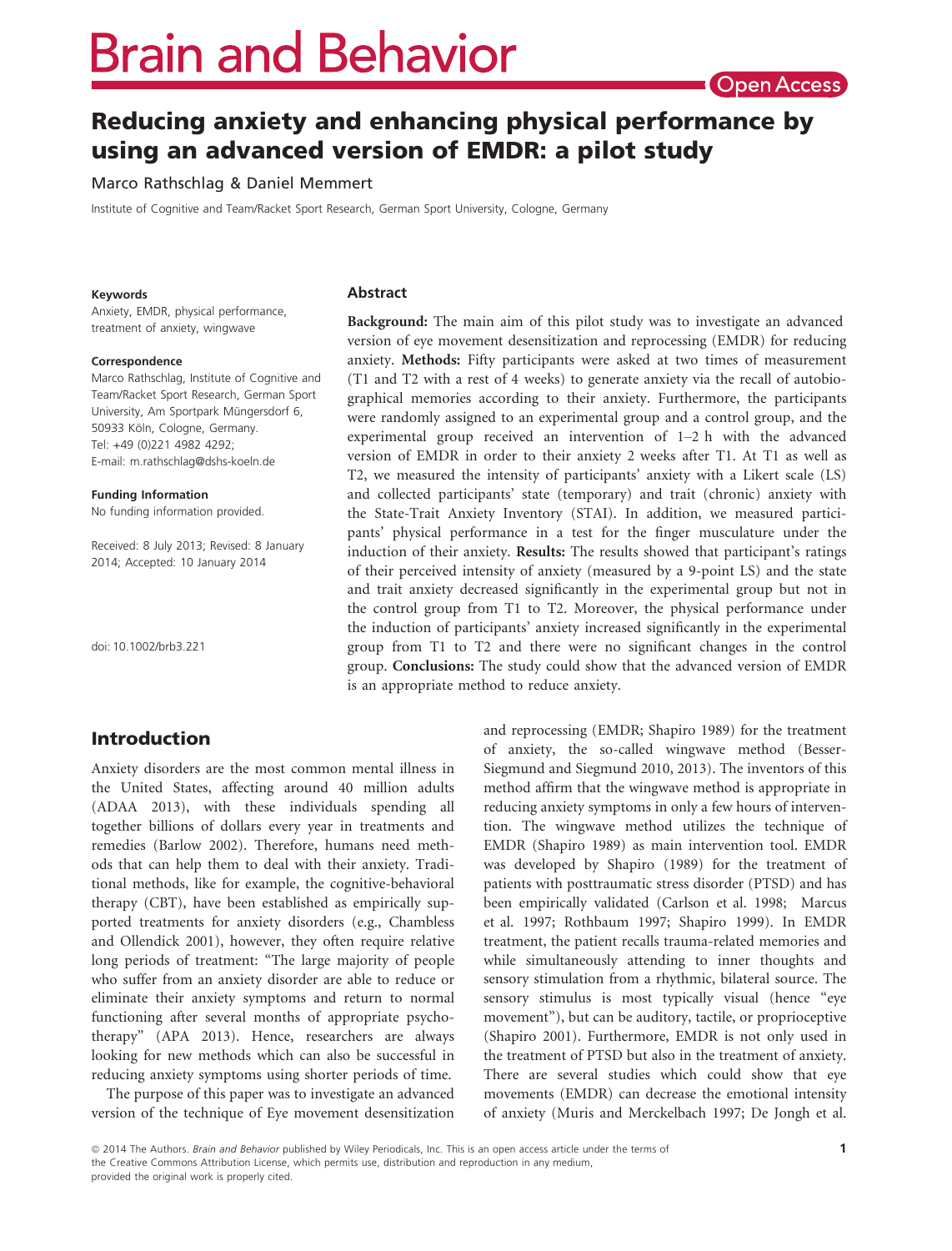2002; Graham and Robinson 2007; Smeets et al. 2012). De Jongh and ten Broeke (2009) found that there is randomized outcome research for panic disorders (PD) and specific (i.e., spider) phobia, but not for other anxiety disorders (i.e., social phobia, obsessive-compulsive disorder, and general anxiety disorders [GAD]).

However, in addition to the intervention with EMDR, the wingwave method uses for the diagnosis of stress triggers and for evaluating the success of the treatment a muscle test named the Bi-Digital-O-Ring-Test (BDORT) originally developed by Omura (1985). The relationship between treatments for anxiety and muscle tension is until now poorly understood (Pluess et al. 2009). Barlow et al. (1984) investigated subjects diagnosed with general anxiety disorders (GAD) or PD, which were treated with CBT compared with a waiting-list control group. The authors could find a significant reduction in electromyography measures after the intervention in the CBT group. In the BDORT, which the wingwave method uses, a subject has to form a "ring" with the thumb and the index finger and the diagnostician tries to pry them apart. The idea of Besser-Siegmund and Siegmund (2010) is that subjects' strength of the finger musculature in the BDORT is different depending on which kind of emotion they self-generate and how good patients can deal with this emotion. Rathschlag and Memmert (2013) used an objective form of the BDORT and they found that subjects inducing selfgenerated emotions can generate a lower physical performance in the finger musculature when recalling anxiety and sadness in comparison to happiness or anger.

Wingwave combines BDORT and EMDR in a way that subjects only have to perform eye movements during anxiety-related recall of specific stressors when the subject cannot hold the "ring" of their thumb and their index finger together, when the diagnostician tries to pry them apart. That is, subjects' possible stress triggers will be tested with the BDORT and only the imagination of the triggers which lead to a decreased physical performance in the finger musculature will be treated with EMDR. Furthermore, Besser-Siegmund and Siegmund (2010, 2013) hypothesize that after a successful intervention with EMDR the physical performance in the BDORT is enhanced when participants are asked to self-generate their anxiety or specific stressors of their anxiety again. However, it has to be noticed that the underlying mechanism for the wingwave method are still poorly understood and thus, this study constitutes a first pilot study to investigate this method.

#### The present research

The purpose of this pilot study was to contribute to research on treatment options for anxiety by exploring an advanced version of EMDR. In this study, the participants had to self-generate the emotion of anxiety by recalling an autobiographical memory. Furthermore, subjects were randomly assigned to either an experimental group or a control group. Between the two times of measurement (T1 and T2), where we checked participants' intensity of anxiety and their state and trait anxiety, the experimental group received an intervention of 1–2 h with respect to their anxiety with the wingwave method, whereas no intervention was employed to the control group. According to the ideas of Besser-Siegmund and Siegmund (2010), we hypothesized that the wingwave method will significantly decrease anxiety from T1 to T2 in the experimental group but not in the control group.

Furthermore, we checked for both times of measurement the strength in the finger musculature in our objective form of the BDORT, when participants self-generated their anxiety. One assumption of the advanced version of EMDR is that participants can deal with their anxiety after the intervention and the strength in the finger musculature will be enhanced when the anxiety will be induced once more. According to this assumption, we hypothesized that the strength in the finger musculature in the anxiety condition will increase significantly for the experimental group but not for the control group from T1 to T2.

# Method

#### Participants

Twenty-two male and 28 female subjects  $(M = 23.30$  years,  $SD = 2.19$ ) with an age range between 20 and 32 years old participated in this study. They were recruited via announcements in local newspapers and at the campus of the local university. The subjects were randomly assigned to either an experimental group or a control group. Both groups were comparable with respect to age ([experimental group] EG:  $M = 24.10$  years,  $SD = 2.05$ ; [control group] CG:  $M = 22.50$  years,  $SD = 2.34$ ). The study was carried out in accordance with the Helsinki Declaration of 1975. Written informed consent was obtained from each participant prior to the experiment and the participants received no compensation for participation.

### Induction of anxiety

The emotion of anxiety was induced via the recall of a personal emotional episode which was connected to this emotion. Thus, participants had to imagine a very anxious moment in their lives where they could still feel this anxiety at the current time and were asked to relive this anxiety.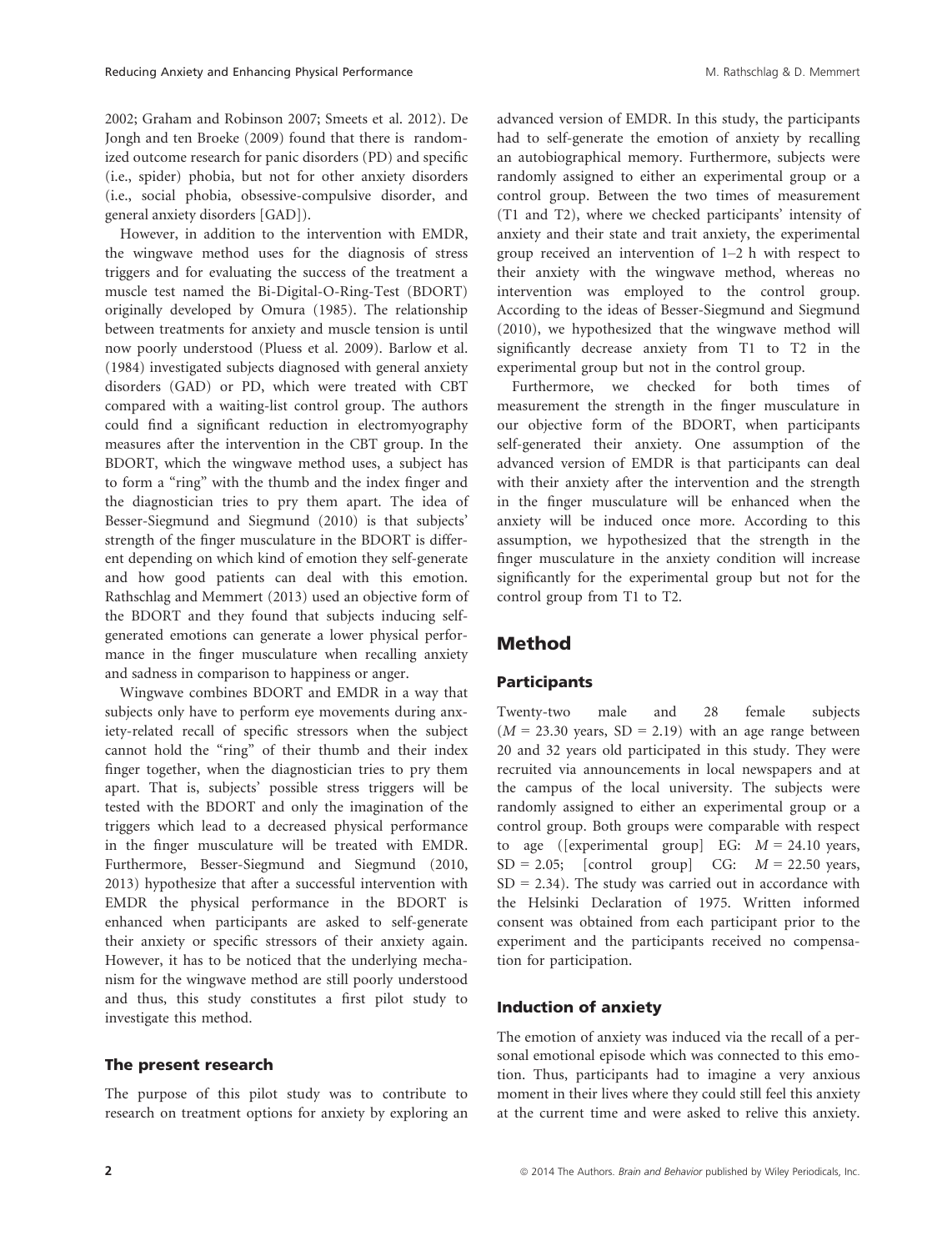There is already evidence that self-generating an emotion is an appropriate method to induce an emotional state-like anxiety (e.g., Damasio et al. 2000; Rathschlag and Memmert 2013). Previous results by Rathschlag and Memmert (2013) demonstrated that participants who self-generated the emotion of anxiety experienced significantly more anxiety in this condition compared with other emotions (e.g., happiness, anger, and sadness). These finding are in line with a lot of other studies (e.g., Lench and Levine 2005; Stopa and Waters 2005; Lench et al. 2011) and showed that anxiety can be generated in this way. In addition, participants were asked to recall the same personal emotional episode for both times of measurement.

#### Measurement of the intensity of anxiety

We used a LS to assess the degree of which participants experienced the emotion of anxiety at the current time in relation to their anxious memory. Participants rated the emotional intensity of their anxiety, using a 9-point LS (emotional intensity:  $1 = no$  anxiety to  $9 = most$  anxiety).

#### Measurement of state and trait anxiety

In addition, anxiety was recorded using the standardized State-Trait Anxiety Inventory (STAI; Laux et al. 1981). The STAI is a self-description questionnaire including two nondependent scales, the applied state-anxiety scale (STAI State) and the trait-anxiety scale (STAI Trait), each of them consisting of 20 items. The scale sum values range from 20 to 80. The STAI State assesses how respondents feel "right now, at this moment" (e.g., "I feel at ease;" "I feel upset"), and the STAI Trait targets how respondents "generally feel" (e.g., "I am a steady person;" "I lack self-confidence"). Respondents are asked to rate themselves on each item on the basis of a 4-point LS ranging from not at all to very much for the STAI State and from almost never to almost always for the STAI Trait. Measurements of the reliability of the STAI demonstrated excellent internal consistency (average  $\alpha > 0.89$ ), and the STAI Trait has an excellent test–retest reliability (average  $r = 0.88$ ) at multiple time intervals (Barnes et al. 2002). Based on the nature of the construct, the temporal stability for the STAI State (average  $r = 0.70$ ) is lower than for the STAI Trait. Furthermore, the STAI has evidenced adequate convergent and discriminant validity with other measures of state and trait anxiety (Spielberger 1983).

#### Physical task

We used a machine (see Fig. 1) that represents an objective measurement of the BDORT, developed by Omura (1985), to measure the strength of the finger



Figure 1. Experimental setup. Top: posture of arm, forearm, and especially of index and thumb during the task. Bottom left: posture of index and thumb rated as "closed ring" coded with "2". Bottom right: posture of index and thumb rated as "unclosed ring" coded with a "1"

musculature. This machine was already utilized by Rathschlag and Memmert (2013) and the authors could show that the machine is an objective and reliable measurement for the strength of the finger musculature. The machine generated a pulling force that separates the index finger and the thumb when they touch each other to form a ring and the strength of the puling force could be controlled by a regulator. We first started to investigate participant's maximal strength using the one repetition maximum which was defined as the highest pulling force at which participants can still hold the ring of index and thumb together. Therefore, the strength of the pulling force was added in small increments (0.5–1.0 bar), with a resting period of 30 sec between measurements, until the subject could no longer hold the ring of index finger and thumb together. All measurements under the emotion of anxiety were tested at 90% of participants' individual maximum voluntary contraction (MVC). To analyze the measurements, we filmed participants' hands by a digital camera and the film material was observed by three raters who had to decide independently whether the ring of index finger and thumb was open or closed. The raters were neither informed about the purpose of this study, nor which emotion participants had to induce. Further, the raters were not informed about the allocation of the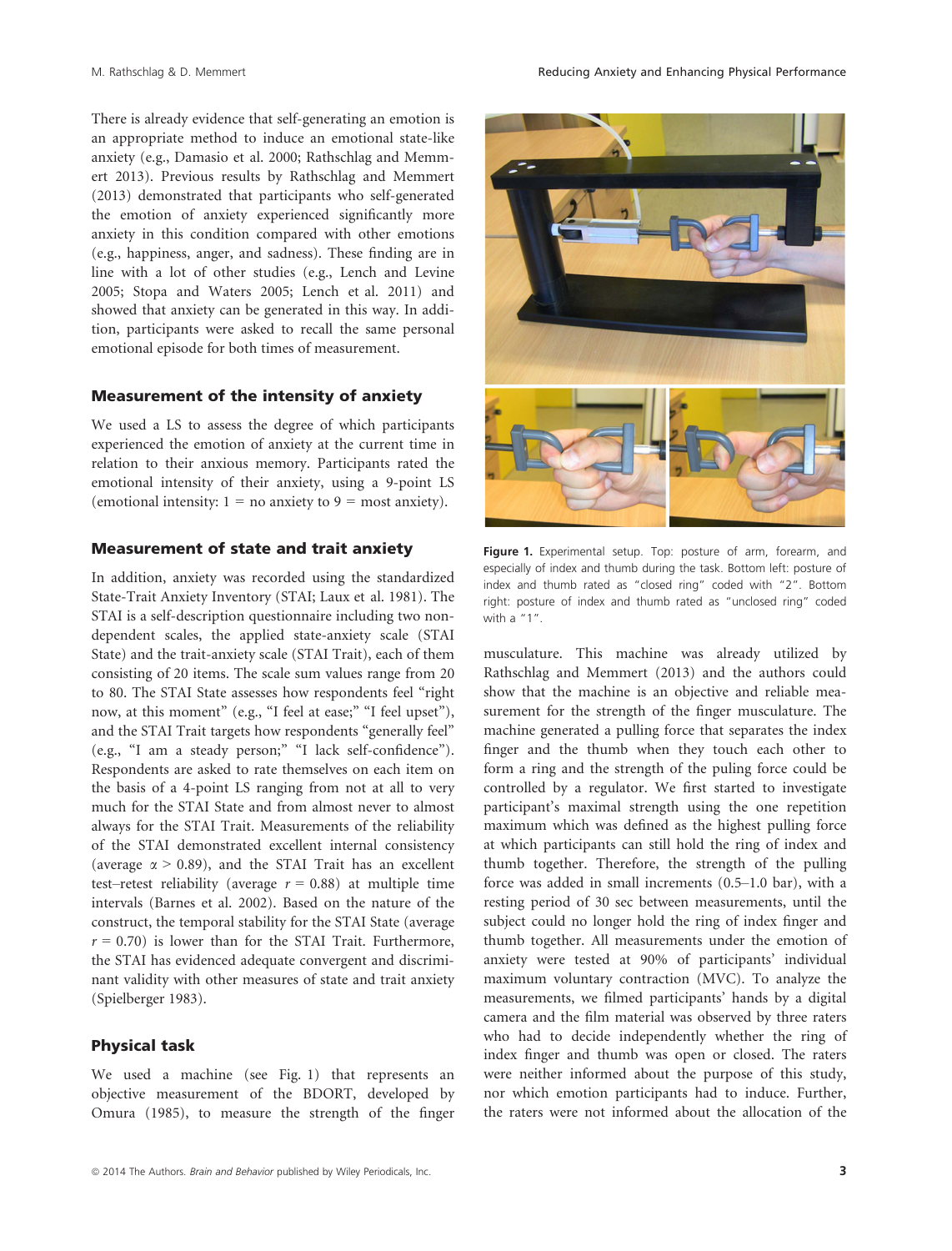participants in two different groups (experimental group vs. control group). The coding system was the following:  $1.0 =$  "unclosed ring",  $1.3 =$  "approximately unclosed ring",  $1.7 =$ "approximately closed ring",  $2.0 =$ "closed ring". After we assessed interrater-reliability of the three different subjective strength ratings, the mean of the three rater judgments (mean of the six measurements under the emotion of anxiety) was used for analysis.

#### Procedure

Participants were tested individually and were instructed that we want to investigate a new method for the treatment of anxiety. Further, participants were informed that they have to fill out three questionnaires for anxiety measurement and that they will be allocated to one of two groups (experimental group vs. control group). At T1, after providing demographic information and written consent, participants filled out the STAI (Laux et al. 1981). Subsequently, participants were familiarized with the machine for the objective measurement of the BDORT and we tested the individual MVC of the participants. Following this, participants were asked to think of a situation in which they had experienced their anxiety. When participants confirmed that they had a situation in their mind, they had one minute to self-generate this emotion and to indicate the intensity of anxiety on the corresponding LS. Immediately afterwards, participants put their thumb and index finger in the machine for the objective measurement of the BDORT and performed six measurements of the force of the finger musculature (90% MVC) under the emotion of anxiety, with breaks of 30 sec in between each of the six trials. The moment in which the machine generated the pulling force was announced by an acoustic signal 3 sec in advance. From that moment on, participants were asked to hold the ring of index finger and thumb together with their maximum force and go on with selfgenerating the emotion. After one trial, participants were asked to relax their fingers in the machine until the next acoustic signal but go on with self-generating their anxiety in the rest intervals between the trials. Participants completed six trials under the emotion of anxiety.

The participants had been randomly assigned to an experimental group or a control group after T1. Two weeks after T1, the experimental group received only one single intervention (about 1–2 h) with the wingwave method by a qualified wingwave coach and the control group received no intervention. Further 2 weeks later, at T2, participants were asked to fill out the same questionnaires and to perform the same physical task as in T1. The 25 participants in the experimental group were randomly allocated to five different qualified wingwave coaches, who were comparable in relation to years of expertise with the wingwave method,

and thus, each wingwave coach conducted an intervention with this method with five participants. The procedure for T2 was the same as described above for T1.

#### Data analysis

All consent forms containing identifiable information were kept completely confidentially and separately from the completed questionnaires, which were only identifiable by an allocated ID number. First, we assessed participants' intensity of anxiety (measured by a 9-point LS ranging from no anxiety to most anxiety) in relation to their anxious memory in both groups and for both times of measurement. Therefore, data were analyzed using a 2 (group: experimental group vs. control group)  $\times$  2 (time of measurement: T1 vs. T2) analysis of variance (ANOVA) with repeated measures on the second factor. Second, after checking the interrater-reliability for the three different strength ratings, by calculating intraclass correlation coefficients (ICC; Shrout and Fleiss 1979), we compared both groups referred to their average strength in the BDORT (after inducing their anxiety) for both times of measurement. The data were analyzed using a 2 (group: experimental group vs. control group)  $\times$  2 (time of measurement: T1 vs. T2) ANOVA with repeated measures on the second factor. Third, we compared the experimental group and the control group in relation to the data in the STAI-G, divided into STAI-G-State and STAI-G-Trait for both times of measurement. Hence, data were analyzed using two 2 (group: experimental group vs. control group)  $\times$  2 (time of measurement: T1 vs. T2) ANOVAs with repeated measures on the second factor.

#### **Results**

#### Intensity of anxiety

The ANOVA did not reveal an main effect for time of measurement  $(F(1, 47) = 3844)$  and for group  $(F(1, 47) =$ 0.472). However, there was a significant interaction between time of measurement and group  $(F(1, 47) = 9.26,$  $P < 0.008$ ,  $\eta^2 = 0.16$ ). For T1, the mean values of anxiety did not differ significantly between both groups. However, the interaction indicated that the mean values of anxiety decreased in the experimental group from the first to the second time of measurement and the mean values of anxiety in the anxiety condition were as far as possible unchanged (see Fig. 2).

#### Physical task

First, the interrater-reliability coefficients were acceptable for all judges (ranging from 0.90 to 0.96 and averaging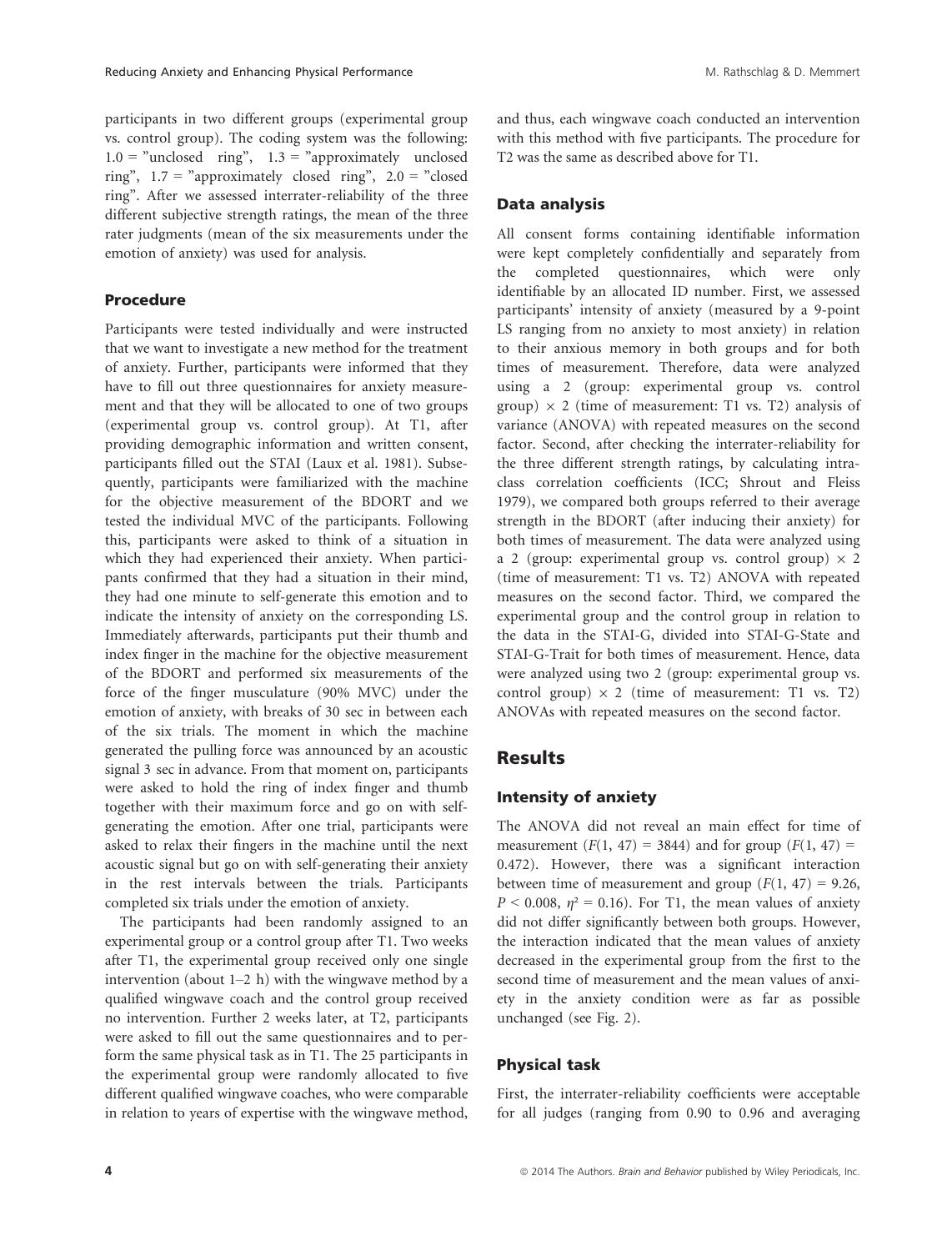

Figure 2. Likert Scale (LS) for the intensity of anxiety in the experimental group (EG) and the control group (CG) for time of measurement 1 (T1) and time of measurement 2 (T2).

0.93) for both times of measurement. The subsequent 2 (group: experimental group vs. control group)  $\times$  2 (time of measurement: T1 vs. T2) ANOVA yields a main effect for time of measurement  $(F(1, 48) = 13.44, P < 0.001,$  $\eta^2 = 0.21$ ) but not for group ( $F(1, 48) = 3.20$ ). In addition, we found a significant interaction between group and time of measurement  $(F(1, 48) = 12.96, P < 0.001,$  $\eta^2 = 0.21$ ). Figure 3 shows that the mean data for strength (after the anxiety induction) increased in the experimental group from T1 to T2 and the strength in the control group was as far as possible unchanged from T1 to T2.

#### STAI-G-State

The ANOVA revealed no significant main effect for group  $(F(1, 48) = 1.74)$  or for time of measurement  $(F(1, 48) = 0.54)$ . However, we found a significant interaction between group and time of measurement  $(F(1,$  $48$ ) = 5.73,  $P < 0.022$ ). The mean data in the experimental group decreased from the first time of measurement



Figure 3. Mean strength rating and standard errors for the emotion anxiety in the experimental group (EG) and in the control group (CG) for time of measurement 1 (T1) and time of measurement 2 (T2).

to the second time of measurement, while the data in the control group increased from the first time of measurement to the second time of measurement. Figure 4 shows the mean data in the STAI-G-State questionnaire in the in the experimental group and the control group divided into the two times of measurement.

#### STAI-G-Trait

The ANOVA revealed no significant main effect for group  $(F(1, 48) = 1.72)$  or for time of measurement  $(F(1, 48))$  $= 2.85$ ). The interaction between group and time of measurement  $(F(1, 48) = 4.76, P < 0.035)$  was significant. The mean data in the experimental group decreased from the T1 to T2, while the data in the control group increased from T1 to T2. Figure 5 shows the mean data



Figure 4. Mean and standard errors in the STAI-G-State questionnaire for the experimental group (EG) and the control group (CG) for time of measurement 1 (T1) and time of measurement 2 (T2).



Figure 5. Mean and standard errors in the STAI-G-Trait questionnaire for the experimental group (EG) and the control group (CG) for time of measurement 1 (T1) and time of measurement 2 (T2).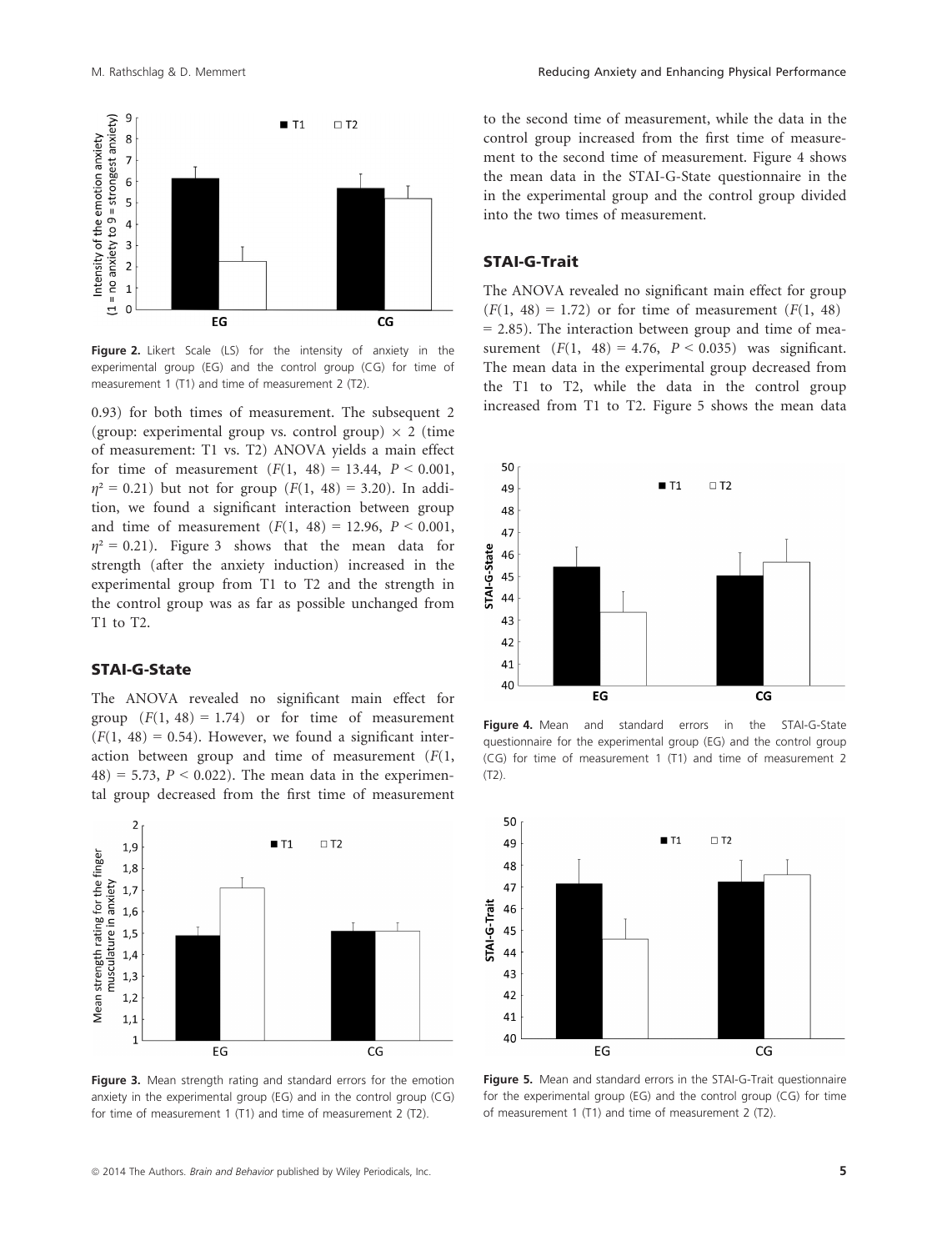in the STAI-G-Trait questionnaire in the experimental group and the control group divided into the two times of measurement.

# **Discussion**

The main aim of this pilot study was to investigate for the first time the efficacy of an advanced version of EMDR according an intervention of anxiety. Between two times of measurement, the experimental group received an intervention of 1–2 h with respect to their anxiety with the wingwave method, whereas no intervention was employed to the control group. All participants were asked at both times of measurement to self-generate the emotion of anxiety via the recall of an autobiographical memory. Previous studies have already demonstrated that the self-generation of an emotion is an appropriate way to induce an emotion like anxiety (e.g., Damasio et al. 2000; Rathschlag and Memmert 2013). We investigated the intensity of anxiety, the physical performance under the emotion of anxiety and the state and trait anxiety with the STAI (Laux et al. 1981) for both groups and for both times of measurement.

First of all, the results demonstrated that the intensity of anxiety did not differ at T1 between both groups and decreased from T1 to T2 in the experimental group but not in the control group. In this respect, we provided evidence for our hypothesis that the wingwave method can help to decrease the intensity of anxiety concerning to the respective anxious memories and their recall, and to make the recall more difficult. This result is in line with several studies that have found that making eye movements (EMDR) while retrieving visual images of negative autobiographical memories reduces their vividness and emotional intensity (e.g., Smeets et al. 2012). In addition, Engelhard et al. (2011) could show that eye movements (EMDR) can also reduce the vividness and emotional intensity of recurrent, intrusive visual images about potential future catastrophes ("flashforwards").

Secondly of all, we were interested to see if the strength in the physical task for the finger musculature, when people self-generate their anxiety, will change from T1 to T2 in the respective groups. The results provided primary evidence that the wingwave method is able to enhance participants' strength if inducing an anxious memory. Congruent with our hypothesis, data demonstrated that the strength in the experimental group was significantly enhanced from T1 to T2, and there were no significant differences in the control group. Thus, it seems that the wingwave method is helpful in enhancing physical strength in a task for the finger musculature when participants self-generate the emotion of anxiety. However, the rationale for this mechanism is not clear at the current time, which is a limitation of this study. Further studies have to find out a biological explanation for this result. One possible explanation might be that the participants can better deal with their anxiety after the intervention. Thus, the anxious memory is afterwards not more connected to feelings like to be paralyzed with anxiety, which might be the cause for a reduced strength prior to the intervention.

Third of all, we also checked participant's state and trait anxiety which were recorded with the STAI (Laux et al. 1981) and consisted of the following two nondependent scales: The state-anxiety scale (STAI-G Form X1) and the trait-anxiety scale (STAI-G Form X2). The results of the ANOVAS for both scales showed a significant interaction between the group and the time of measurement. The values in the experimental group decreased significantly from T1 to T2 in both scales and the values in the control group were unchanged from T1 to T2. Thus, the wingwave method seems to be a very powerful method to reduce state anxiety as well as trait anxiety. Similar results could be found by Graham and Robinson (2007) who found that EMDR can decrease significantly state anxiety in swimmers who had experienced a traumatic swimming event. This result is also in line with De Jongh et al. (2002) who found that EMDR is an effective treatment alternative for anxiety and can reduce this emotion. To the best of our knowledge, we could show for the first time that a technique like the wingwave method which uses EMDR as main intervention tool cannot only decrease participants' state anxiety but also participants' trait anxiety.

As a first study limitation, the induction of anxiety in our pilot study has his weaknesses. We only used subjective measures of anxiety by using our different scales. Future studies can also include objective measures of anxiety (e.g., galvanic skin response, heart rate or an electromyogram) to increase the validity of the study.

As a second study limitation, we have to say that in the present study, we investigated the possibility to reduce anxiety in general using the wingwave method. Thus, one recommendation for future research would be to investigate the effectiveness of the wingwave method in the treatment of discrete anxiety disorders, like the general anxiety disorder, phobias, or PD. As an important study limitation we have to say that we only compared two groups in the present study: an experimental group and a control group. Given a large placebo response in several samples, it could be that our results are only the consequences of a placebo effect. Thus, future studies should also add a placebo group to the experimental design. To compare the effectiveness of the wingwave method to CBT for example, researchers could further add another group which gets an intervention with the CBT. A comparison of EMDR and CBT in the treatment of PD was already done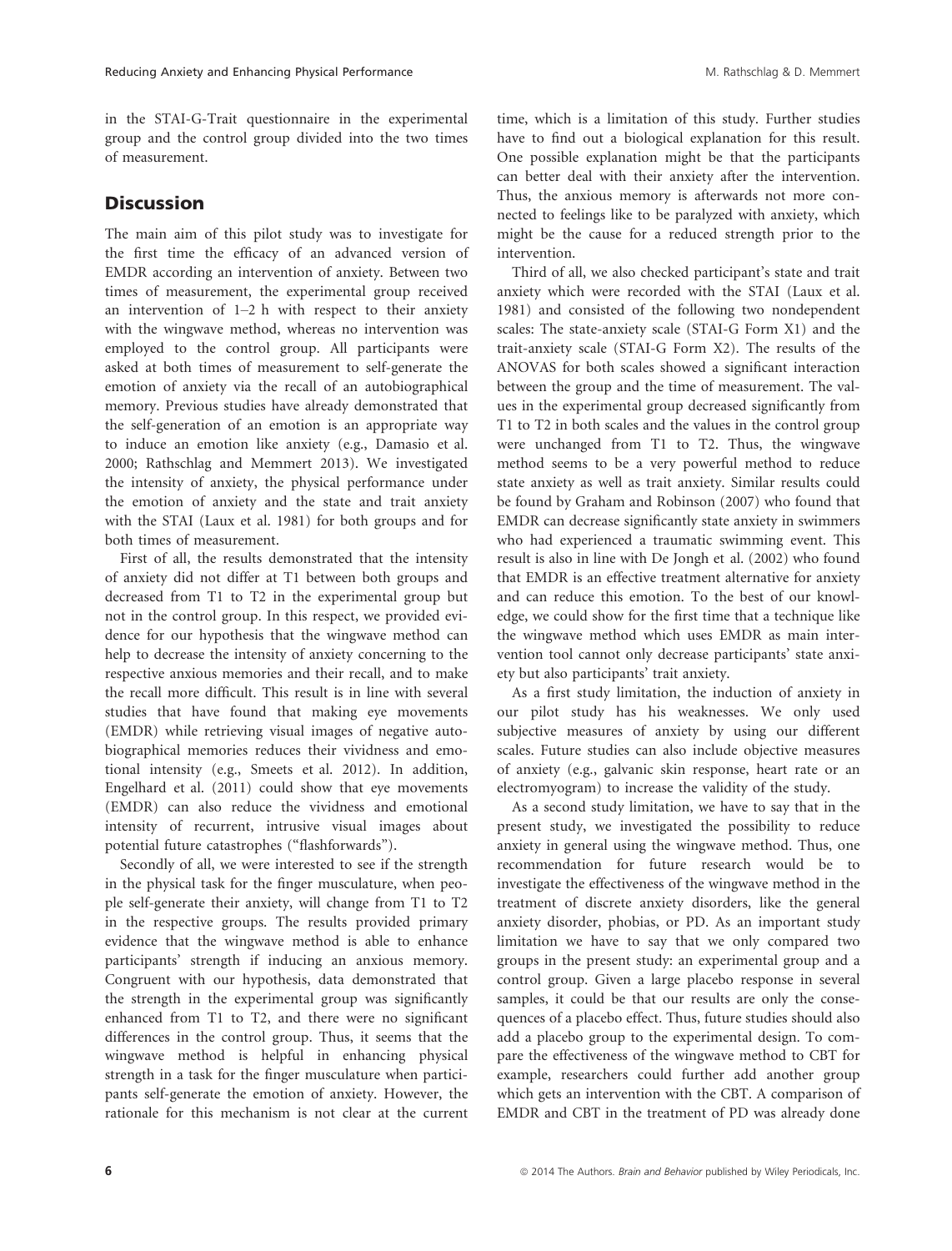by Faretta (2012) and the results showed that both treatments are effective for the resolution of a PD. However, EMDR treatment seems to have a faster progress in symptom reduction which is maintained over time. Another comparison could be conducted between EMDR and wingwave in the treatment of anxiety and analyses can potentially show if the wingwave method is an improved alternative to EMDR. Furthermore, future research could check, if there are time-dependent effects of the method. In the present study, participants received an intervention with the wingwave method 2 weeks after the first time of measurement and another 2 weeks later, participants completed the second time of measurement. Thus, it may be interesting to find out how stable the present results are over a longer period of time.

To the best of our knowledge, the present study was the first one to investigate the effects of the wingwave method in reducing anxiety. The results from this pilot study seem promising to help people in the future to decrease rapidly their anxiety. We hope that this study will help to inform and motivate future research to further investigate this new method in the treatment of anxiety.

# Conflict of Interest

None declared.

#### References

- ADAA. 2013. Understanding the facts of anxiety disorders and depression is the first step. Available at http://www.adaa.org/ understanding-anxiety (accessed 22 May 2013).
- APA. 2013. Anxiety disorders and effective treatment. Available at http://www.apa.org/helpcenter/anxiety-treatment.aspx (accessed 2 June 2013).
- Barlow, D. H. 2002. Anxiety and its disorders: the nature and treatment of anxiety and panic, 2nd ed. Guilford, New York, NY.
- Barlow, D. H., A. S. Cohen, M. T. Waddell, B. B. Vermilyea, J. S. Klosko, E. B. Blanchard, et al. 1984. Panic and generalized anxiety disorders: nature and treatment. Behav. Ther. 15:431–449.

Barnes, L. L. B., D. Harp, and W. S. Jung. 2002. Reliability generalization of scores on the Spielberger state-trait anxiety inventory. Educ. Psychol. Measur. 62:603–618.

- Besser-Siegmund, C., and H. Siegmund. 2010. Wingwave-Coaching. Junfernmann, Paderborn.
- Besser-Siegmund, C., and H. Siegmund. 2013. Achieving success, resolving blocks and attaining peak performance. Available at http://wingwave.com/en/home.html (accessed 3 June 2013).
- Carlson, J. G., C. M. Chemtob, K. Rusnak, N. L. Hedlund, and M. Y. Muraoka. 1998. Eye movement desensitization

and reprocessing (EDMR) treatment for combat-related posttraumatic stress disorder. J. Trauma. Stress 11:3–24.

- Chambless, D. L., and T. H. Ollendick. 2001. Empirically supported psychological interventions: controversies and evidence. Annu. Rev. Psychol. 52:685–716.
- Damasio, A. R., T. J. Grabowski, A. Bechara, H. Damasio, L. L. B. Ponto, J. Parvizi, et al. 2000. Subcortical and cortical brain activity during the feeling of self-generated emotions. Nat. Neurosci. 3:1049–1056.
- De Jongh, A., and E. ten Broeke. 2009. EMDR and the anxiety disorders: exploring the current status. J. EMDR Pract. Res. 3:133–140.
- De Jongh, A., H. J. van den Oord, and E. ten Broeke. 2002. Efficacy of eye movement desensitization and reprocessing in the treatment of specific phobias: four single-case studies on dental phobia. J. Clin. Psychol. 58:1489–1503.
- Engelhard, I. M., M. A. van den Hout, E. C. P. Dek, C. L. Giele, J. W. van der Wielen, M. Reijnen, et al. 2011. Reducing vividness and emotional intensity of recurrent "flashforwards" by taxing working memory: an analogue study. J. Anxiety Disord. 25:599–603.
- Faretta, E. 2012. EMDR and cognitive-behavioural therapy in the treatment of panic disorder: a comparison. Riv. Psichiatr. 47:19–25.
- Graham, L. B., and E. M. Robinson. 2007. Effect of EMDR on anxiety and swimming times. J. Swimming Res. 17:1–9.
- Laux, L., P. Glanzmann, P. Schaffner, and C. D. Spielberger. 1981. Das State-Trait-Angstinventar. Theoretische Grundlagen und Handanweisung [State-Trait Anxiety Inventory. Theoretical foundations and manual]. Beltz, Weinheim.
- Lench, H. C., and L. J. Levine. 2005. Effects of fear on risk and control judgements and memory. Cogn. Emot. 19:1049–1069.
- Lench, H. C., S. A. Flores, and S. W. Bench. 2011. Discrete emotions predict changes in cognition, judgment, experience, behavior, and physiology: a meta-analysis of experimental emotion elicitations. Psychol. Bull. 137:834–855.
- Marcus, S. V., P. Marquis, and C. Sakai. 1997. Controlled study of treatment of PTSD using EMDR in an HMO setting. Psychotherapy 34:307–315.
- Muris, P., and H. Merckelbach. 1997. Treating spider phobics with eye-movement desensitization and reprocessing a controlled study. Behav. Cogn. Psychother. 25:39–50.
- Omura, Y. 1985. A new, simple, non-invasive imaging technique of internal organs and various cancer tissues using extended principles of the "Bi-Digital O-Ring Test" without using expensive imaging instruments or exposing the patient to any undesirable radiation. Acupunct. Electrother. Res. 10:255–277.
- Pluess, M., A. Conrad, and F. H. Wilhelm. 2009. Muscle tension in generalized anxiety disorders. A critical review of the literature. J. Anxiety Disord. 23:1–11.